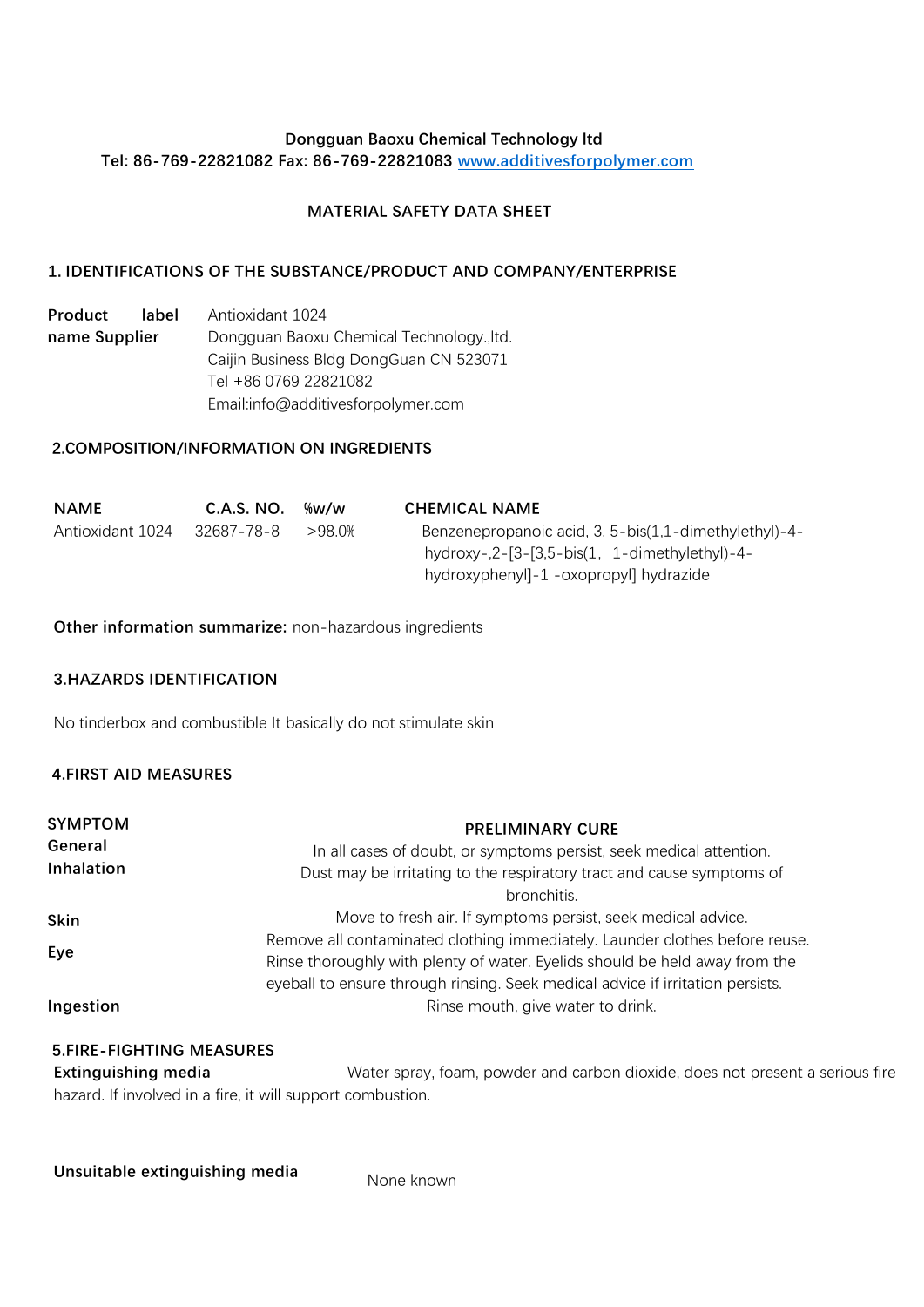## **Special exposure hazards** None known **Hazardous decomposition/combustion products** None known **Protective equipment** None specific recommendations

## **6.ACCIDENTAL RELEASE MEASURES**

| <b>Personal precautions</b>                  | Do not breathe dust. In case of dust formation use       |
|----------------------------------------------|----------------------------------------------------------|
| Environmental                                | dust mask. Do not allow to enter drains or water courses |
| precautions Methods                          | Collect as much as possible in a clean container for     |
| the control of the control of the control of | (preferable) reuse or disposal.                          |

## **7.HANDLE AND STORAGE**

| <b>Handling</b>            |     |                | Avoid contact with skin Follow            |
|----------------------------|-----|----------------|-------------------------------------------|
|                            |     |                | normal industrial hygiene standards       |
| <b>Fire</b>                | and | explosion      | Keep away from sources of ignition-No     |
| prevention<br>requirements |     | <b>Storage</b> | place Store in a dry place                |
|                            |     |                | smoking Store at cool and well ventilated |

### **8.PHYSICAL AND CHEMICAL PROPERTIES**

| Appearance                      | Crystal power White |
|---------------------------------|---------------------|
| Color                           | No                  |
| Odor                            |                     |
| <b>Melting point</b>            | $224 - 229$ °C      |
| <b>Autoignition temperature</b> | Not determined      |
| <b>Explosive temperature</b>    | Nο                  |
| <b>Explosion limits</b>         | Not applicable      |
| Vapor pressure                  | Not relevant        |
| <b>Density</b>                  | 1 12                |
| Solubility in water             | None                |
| Ph value                        | Not applicable      |
| <b>Partition coefficient</b>    | Not applicable      |
| <b>Viscosity</b>                | Not applicable      |
| <b>Relative vapor density</b>   | Not relevant        |

# **9.STABILITY AND REACTIVITY**

| <b>Stability</b>     | Stable under recommended storage and handling<br>conditions To avoid contact with moisture and water |  |
|----------------------|------------------------------------------------------------------------------------------------------|--|
| <b>Conditions to</b> |                                                                                                      |  |
| avoid                | Keep at temperature not exceeding 60                                                                 |  |